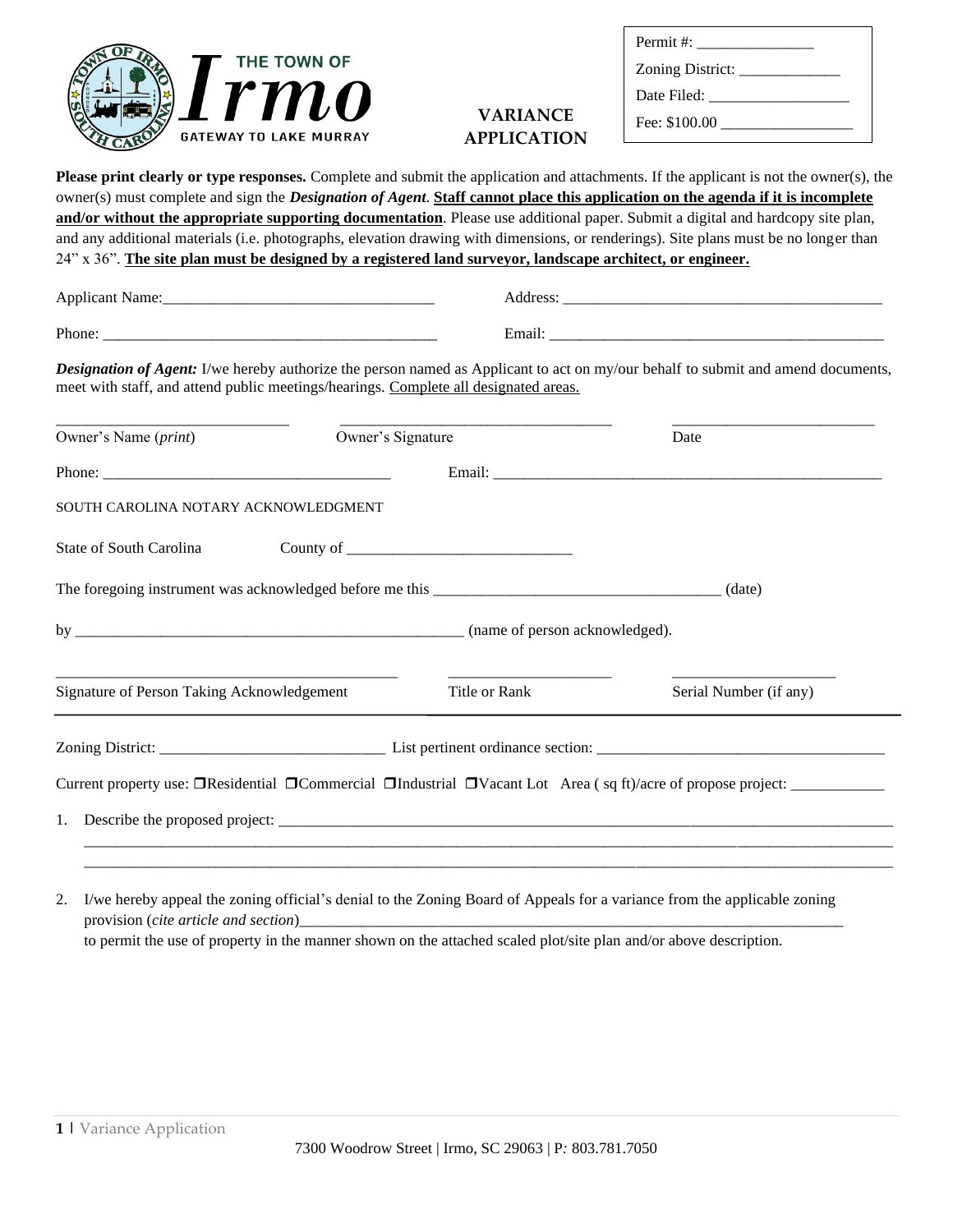| 3. The application of the ordinance is believed to result in unnecessary hardship, and the standards for a variance set by SC Code $\S$ |
|-----------------------------------------------------------------------------------------------------------------------------------------|
| $6-29-800(A)2$ and the ordinance are met by the following facts. Please describe in detail how you meet the below variance              |
| criteria.                                                                                                                               |

|    | a.             | There are extraordinary and exceptional conditions pertaining to the particular piece of property as                                                                                                                                                                                                       |
|----|----------------|------------------------------------------------------------------------------------------------------------------------------------------------------------------------------------------------------------------------------------------------------------------------------------------------------------|
|    | b.             | These conditions do not generally apply to other properties in the vicinity as shown by:                                                                                                                                                                                                                   |
|    | $\mathbf{c}$ . | Because of these conditions, the application of the ordinance to the particular piece of property would effectively prohibit or<br>unreasonably restrict the utilization of the property as follows:                                                                                                       |
|    | d.             | The authorization of the variance will not be of substantial detriment to adjacent properties or to the public good, and the<br>character of the district will not be harmed by the granting of the variance for the following reasons:                                                                    |
| 4. |                | Indicate (check $\boxtimes$ the applicable) supportive documentation. $\Box$ plat $\boxtimes$ scaled site plan (for new improvements) required<br>$\Box$ photographs $\Box$ elevation drawings with dimensions $\Box$ renderings                                                                           |
|    |                | I attest to the best of my knowledge the information and attachment(s) provided are accurate. The proposed activity does not<br>contradict any restrictions and covenants. I authorize the subject property, if applicable, to be posted with a notice for the Zoning<br>Board of Appeal's public hearing. |
|    |                | <b>Applicant Signature</b><br>Date                                                                                                                                                                                                                                                                         |
|    |                | THIS SECTION IS FOR USE BY STAFF ONLY                                                                                                                                                                                                                                                                      |
|    |                |                                                                                                                                                                                                                                                                                                            |
|    |                |                                                                                                                                                                                                                                                                                                            |
|    |                |                                                                                                                                                                                                                                                                                                            |
|    |                |                                                                                                                                                                                                                                                                                                            |

 $\overline{\phantom{0}}$ 

7300 Woodrow Street | Irmo, SC 29063 | P*:* 803.781.7050